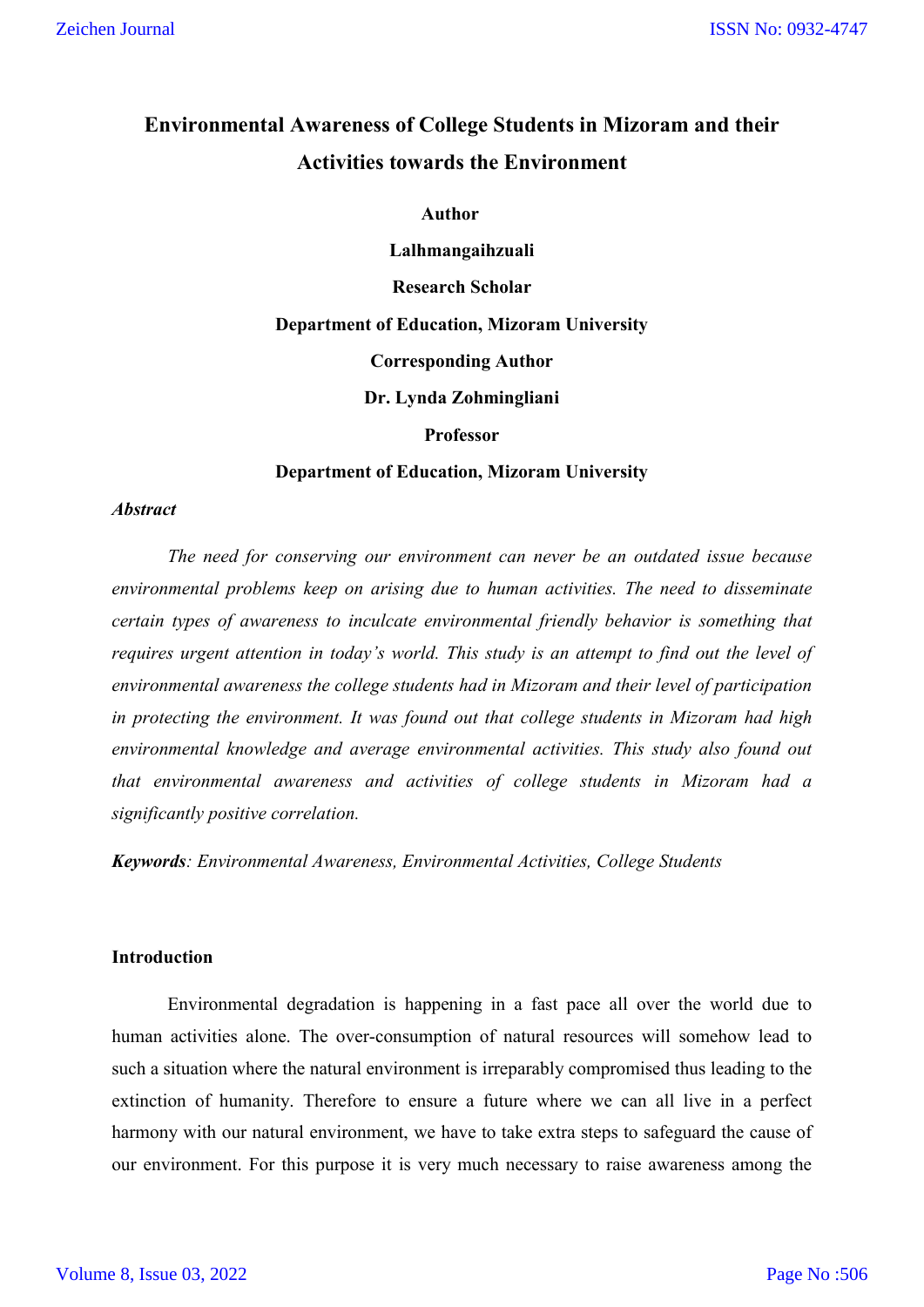masses regarding the needs to protect and conserve our environment and to gear the attitude of humanity as a whole towards sustainable development with the hope that the awareness will lead to promoting environmental-friendly behavior.

Environmental awareness means being aware of the natural environment and making choices that benefit--rather than hurt--the earth (Environmental Awareness: Definition, History & Importance, 2019). To be 'aware' we need to know the current situation of our environment, the extent of reparation it requires. It can be easily assumed that in a developing country like India, there will be thousands of people who are ignorant of the crisis of environmental degradation and that they have a role to play in conserving their environment.

Environmental Activities are those activities which reduce or eliminate pressures on the environment and which aim at making more efficient use of natural resources. There are some activities which, though not primarily aimed at protecting the environment, may have environmentally beneficial effects. Damage avoidance and treatment may also be included in the field of interest though these activities are more concerned with rectifying damage already done than with preventing it in the first place. Minimisation of natural hazards may be included although these are activities to protect the economy from the environment where the others are concerned with protecting the environment from the economy (Glossary of statistical terms: Environmental Activities, 2005).

Mizoram is a state where environmental issues are significantly less in comparison with other states in India. However, recent occurrences show that the rivers in Mizoram had been polluted to a great extent and deforestation is a common issue due to jhumming cultivation which has been in practice for so long. Waste management and disposal is not efficient which often results to disaster. Non-perishable objects like polythene bags are widely and commonly used by the masses. Although awareness had been given by concern government department, people hardly follows it since their activities had no immediate effect on the environment. Therefore it is very important to inform the masses about the effect that their activities can upshot and the inevitable problems for humanity if such activities that are negatively effecting environment are continuously practiced.

## **Review of related literature:**

Ningrum and Herdiansyah (2018) in their paper "Environmental awareness and behavior of college students in regards to the environment in urban area" analysed the environmental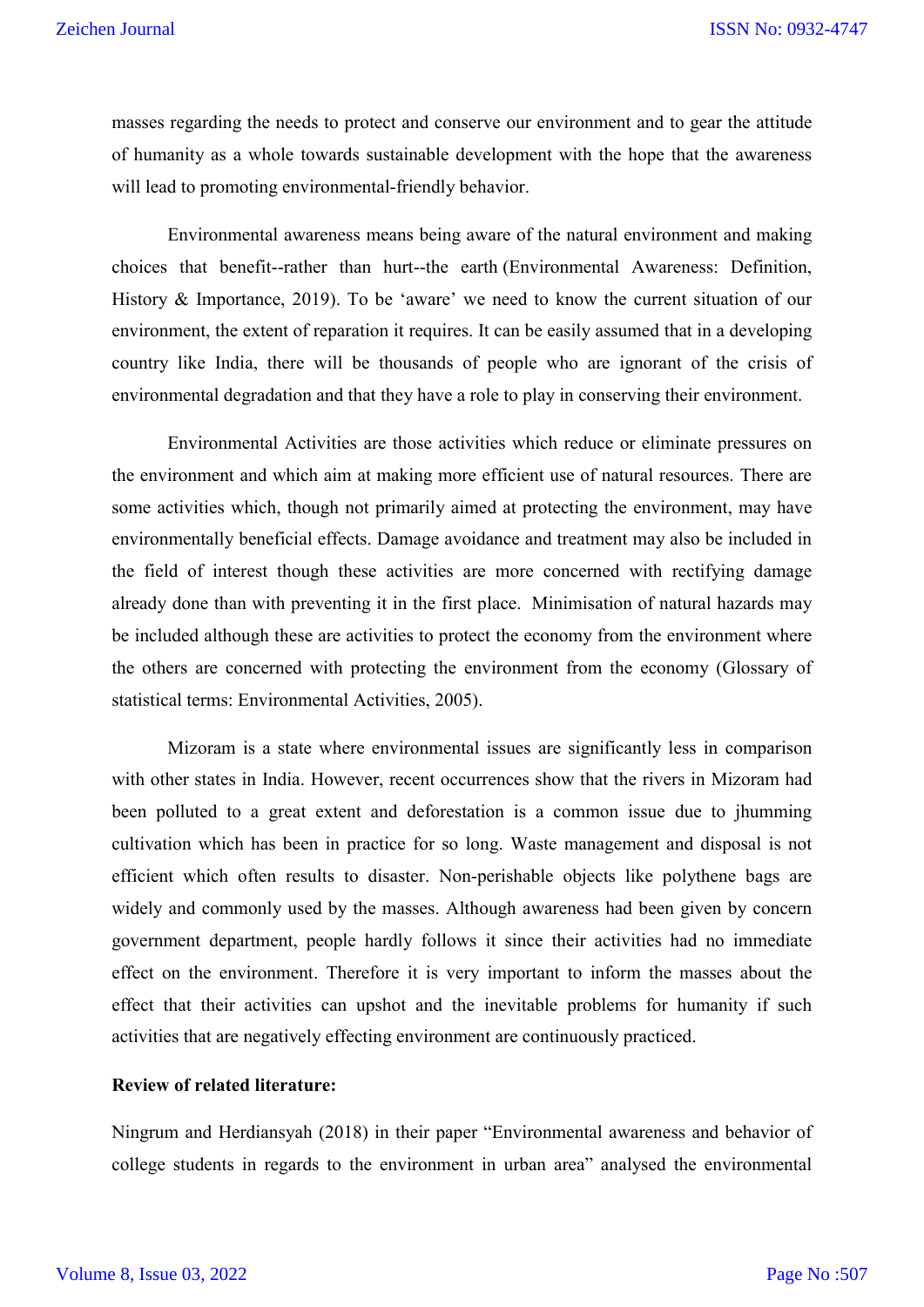awareness of college students, report their environmental behaviour, and analysed the correlation of some factors towards environmental awareness and behaviour in a sample of 150 college students in one university in Jakarta. This research concludes that college students have good environmental awareness and behaviour.

Hmangaihzuali (2015) conducted a study on Environmental Ethics among secondary school students in Aizawl City, Mizoram. She used Environmental Ethics Scale developed by Dr. Haseen Taj (2001) and an opinionnaire on issues related to environmental ethics developed by investigator herself. She finds out that-

- 1. Majority of the secondary school students in Aizawl had high level environmental ethics and female students have significantly higher environmental ethics.
- 2. Amongst the different environmental pollution majority of secondary school students most wanted to solve the problem of air pollution.

Lalremruati (2019) in her research entitled "Environmental Education in Colleges of Mizoram: An Analytical Study" assessed the contents of the syllabus, mode of transaction, evaluation procedures of environmental education in colleges of Mizoram and the profile of college teachers teaching environmental education, the time devoted for the subject in the college time table. She also studied the attitude of college students towards their environment where all the college students were found to have positive attitude towards the environment.

#### **Objectives:**

In order to find out whether the environmental awareness of college students influence their environmental attitude, the following objectives had been formulated-

- 1. To find out the level of environmental awareness of college students in Mizoram
- 2. To find out the level of environmental activities of college students in Mizoram
- 3. To determine whether the level of environmental awareness influence the activities of college students in Mizoram towards the environment

## **Methodology:**

#### Population:

The population of the present study comprised of all the college students of Mizoram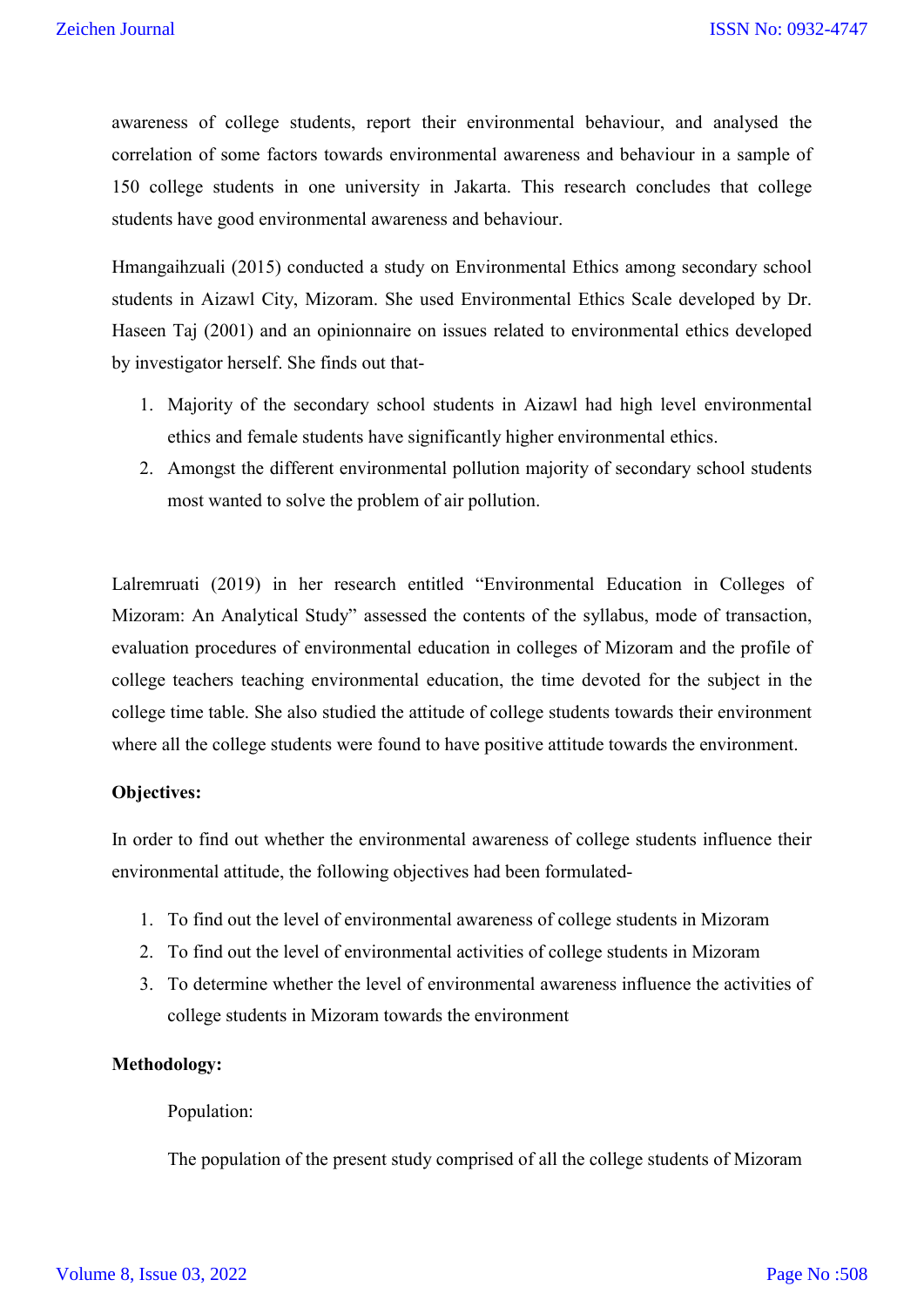Sample:

A sample of 200 college students in Mizoram was collected on the basis of Random Sampling Technique. The sample was collected through online mode using Survey Monkey app.

Tools used:

- 1. Environmental Awareness Ability Measure (EAAM-J) (2010) developed by Dr. Praveen Kumar Jha, Professor P. G. Dept. of Psychology T. P. College, Madhipura (B. N. Mandal University, Madipura) Bihar.
- 2. Environmental Activity Scale (EAcS) (2021) developed by the investigator

Statistical Techniques used**:** 

Descriptive statistics like percentages and inferential statistics i.e. Pearson Product Moment Correlation were used for the analysis of data.

## **Analysis of Data:**

Objective No.1: To find out the level of environmental awareness of college students in Mizoram

In order to find out the level of environmental awareness of college students in Mizoram, Environmental Awareness Ability Measure (EAAM-J) (2010) developed by Dr. Praveen Kumar Jha was employed. EAAM-J consists of 51 items based on the following dimensions:

- **1.** Causes of pollution
- **2.** Conservation of soil forest, air etc.
- **3.** Energy conservation
- **4.** Conservation of human health
- **5.** Conservation of wild-life and animal husbandry

The scale is a two point scale with positive and negative items. In the positive items, 'agree' carry one point and 'disagree' carry zero point and vice versa in the negative items. The range of the score is 0-51. The norm of the scale was established in such a way that the level of environmental awareness was classified into 'High', 'Average' and 'Low'. The scores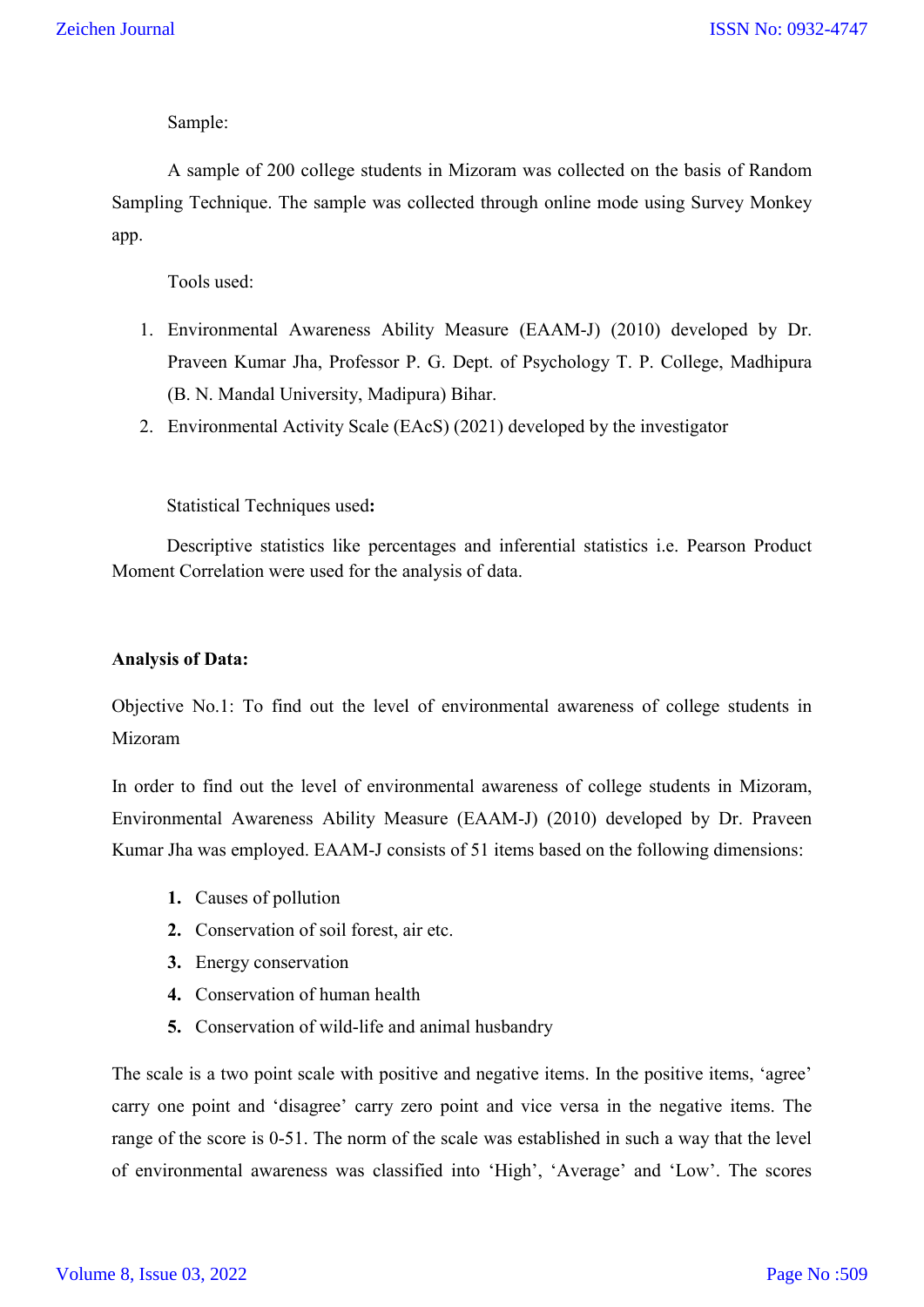ISSN No: 0932-4747

ranging from 37-51 falls under 'High', 16-36 falls under 'Average' and 0-15 falls under 'Low' category

|     | Mean  | <b>SD</b> | <b>High</b>   | Average              | Low              |  |
|-----|-------|-----------|---------------|----------------------|------------------|--|
|     |       |           | Environmental | <b>Environmental</b> | Environmental    |  |
|     |       |           | Awareness     | <b>Awareness</b>     | <b>Awareness</b> |  |
| 200 | 43.11 | 5.72      | 176           |                      |                  |  |
|     |       |           | (88%)         | (12%)                | (0%)             |  |

Table No 1: Environmental awareness of college students in Mizoram

Table No. 1 shows that college students in Mizoram had high environmental knowledge with a Mean value of 43.11 and Standard Deviation 5.72. Majority, i.e. 88% of them had high environmental awareness, 12% had average environmental awareness and there are no students who had low environmental awareness

Objective No.2: To find out the level of environmental activities of college students in Mizoram

In order to find out the level of environmental activities of college students in Mizoram, Environmental Activities Scale (EAcS) developed and standardized by the investigator was made use of. The scale consists of 31 items. Each item has three alternative responses- 'always', 'sometimes' and 'never'. In positive items, the point for 'always' is 2, 'sometimes' is 1, 'never' is 0 and vice versa in negative items. The maximum possible score is 62 and minimum possible score is 0. Thus the range of the scale is  $0 - 62$ .

The norm for EAcS was prepared in such a way that scores ranging from 50-62 falls under 'High' category, 38-49 under 'Average' category, 0-37 falls under 'Low' category.

Table No.2: Level of environmental activities of college students in Mizoram

|     | Mean  | <b>SD</b> | Low                                       | Average                            | <b>High</b>                               |
|-----|-------|-----------|-------------------------------------------|------------------------------------|-------------------------------------------|
|     |       |           | <b>Environmental</b><br><b>Activities</b> | Environmental<br><b>Activities</b> | <b>Environmental</b><br><b>Activities</b> |
| 200 | 42.37 | 5.34      | 23<br>$(11.5\%)$                          | 174<br>$87\%$                      | $(1.5\%)$                                 |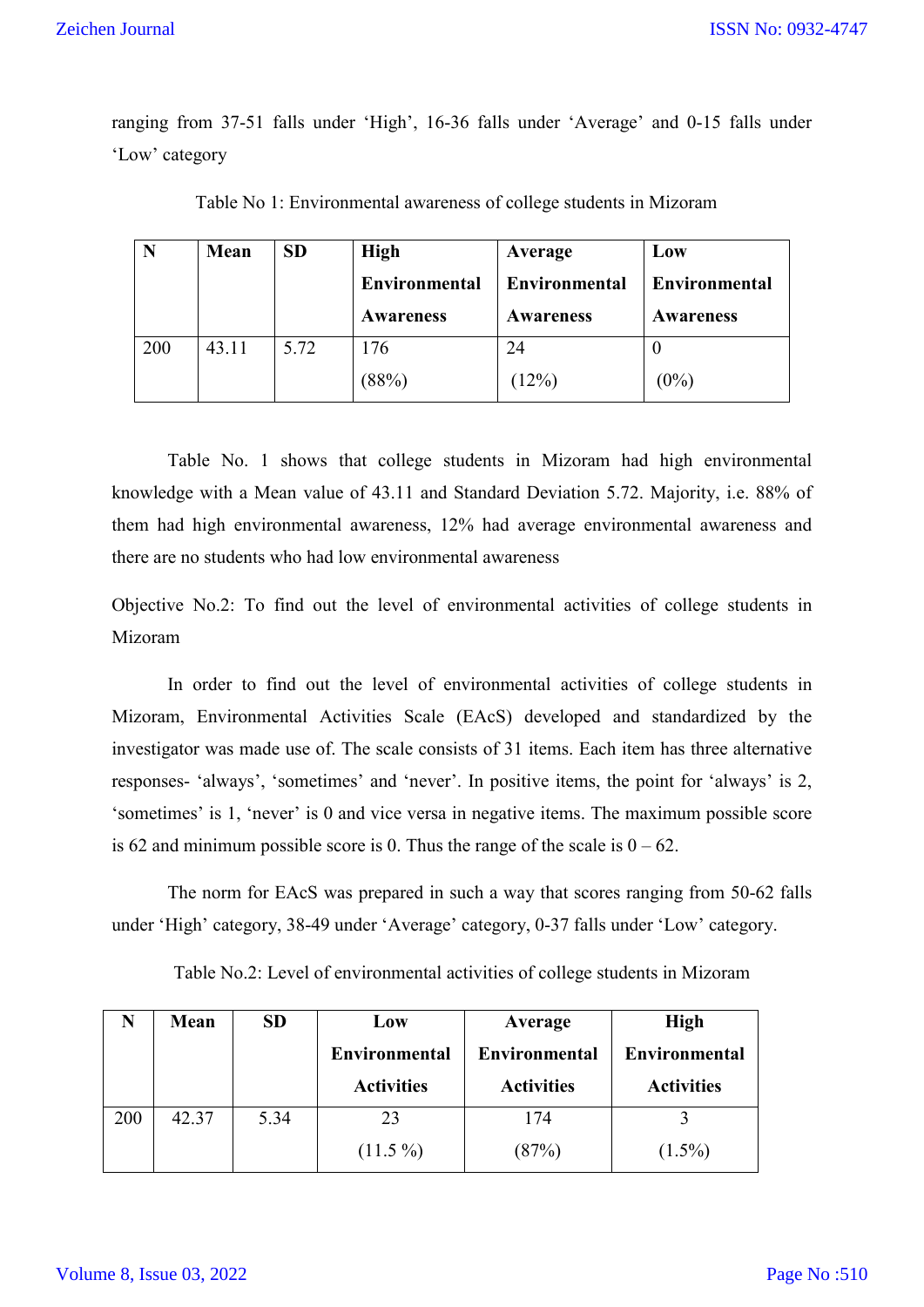Looking at Table No. 2, it can be seen that Mizoram college students had average environmental activities because majority (87%) had average environmental activities. Only 1.5 % had high environmental activities while 11.5% had low environmental activities. The Mean score of college students is 42.37 and the Standard Deviation is 5.34.

Objective No.3: To determine whether the level of environmental awareness influence the activities of college students in Mizoram towards the environment

 In order to determine whether the level of environmental awareness influence the activities of college students in Mizoram towards the environment, Pearson Product Moment Correlation was employed to

Table No. 3: Relationship between environmental awareness and environmental activities of college students in Mizoram

| <b>Variables</b> | <b>Critical r value</b> | Calculated r | Significance |
|------------------|-------------------------|--------------|--------------|
| Environmental    | At 0.05 level of   .138 | 0.89         | Significant  |
| Awareness        | significance            |              |              |
| Environmental    | At 0.01 level of   .181 |              |              |
| Activity         | significance            |              |              |

Table No.3 shows the correlation value between environmental awareness and environmental activities of college students in Mizoram is 0.89 which is a high correlation. Since the calculated r value is higher than the critical r value at both 0.05 and 0.01 level of significance, it can be stated that there is a significantly positive correlation between environmental awareness and environmental activities of college students in Mizoram

## **Discussion of Findings:**

It is plausible to state that college students in Mizoram had high environmental awareness because a large majority i.e. 88% had high environmental awareness and the remaining 12% had average environmental awareness. It is completely unanticipated that no students have low environmental awareness. The reason behind majority of college students having high environmental awareness can be reckoned that environmental education which was included in the education system as a separate subject from lower classes have a positive influence in the learners till they reach higher education stage. This finding coincide with the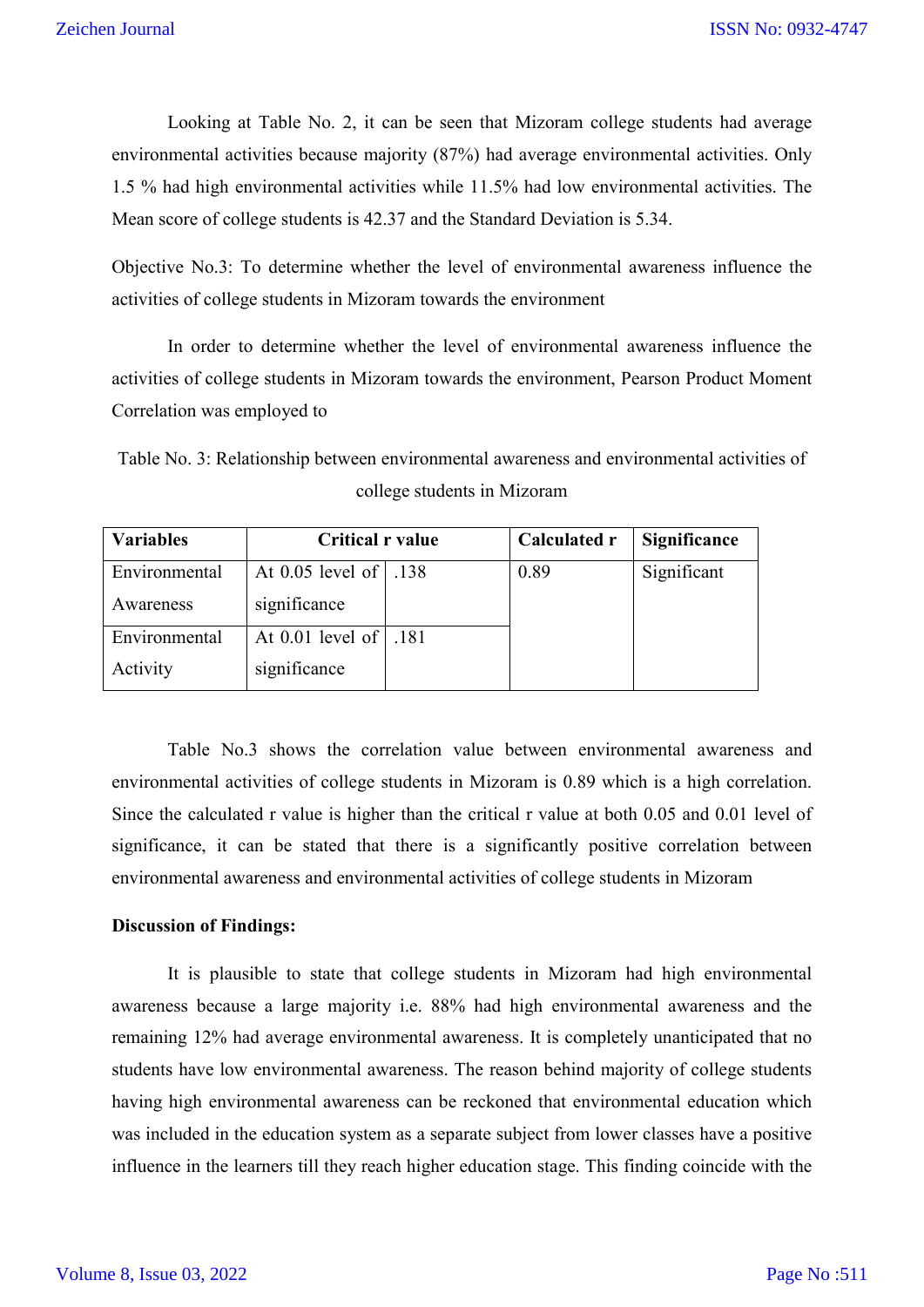finding of Lalremruati that the college students in Mizoram were found to have positive attitude towards the environment since awareness can have impact on the attitude of a person.

Although college students in Mizoram had high environmental awareness, majority i.e. 87% of them had average environmental activity. There are 11.5% of college students having low environmental activity while only negligible percentage of students had high environmental activity. The reason why college students in Mizoram had average environmental activity even though they had high environmental awareness may be due to insufficient amount of activities for environmental conservation and protection in educational institutions in Mizoram.

This study also finds out that there is a significantly positive correlation between environmental awareness and environmental activities of college students in Mizoram. This indicates that if the environmental awareness of college students increases, their activities towards environment will be increasing and at the same time environmental activities of college students decreases as the environmental awareness of college students decreases. The fact that there is a significant correlation between environmental awareness and environmental activities of college students in Mizoram can be somehow anticipated because human beings usually act according to their own ideas and understanding which are being built by the kind of awareness they are having.

# **Conclusion:**

In the  $21<sup>st</sup>$  century, environmental issues are the most crucial occurrence which requires immediate action. Awareness should be made regarding the protection of environment in all spheres and stages of live. College students, being the future leaders of the nation, needed to be well-acquainted with the present issue that our environment is facing and the remedial measures needed so that they can act out accordingly. Being aware simply is not enough if that awareness in not followed by action. The reason that college students in Mizoram had only average environmental activity while they have high environmental awareness may be lack of opportunity to do environmental-friendly activities. Therefore activities for environmental protection and conservation need to be adequately included in the curriculum not only of college students but in all stages of education since education has proved to be the most effective agent in changing the mindset of people.